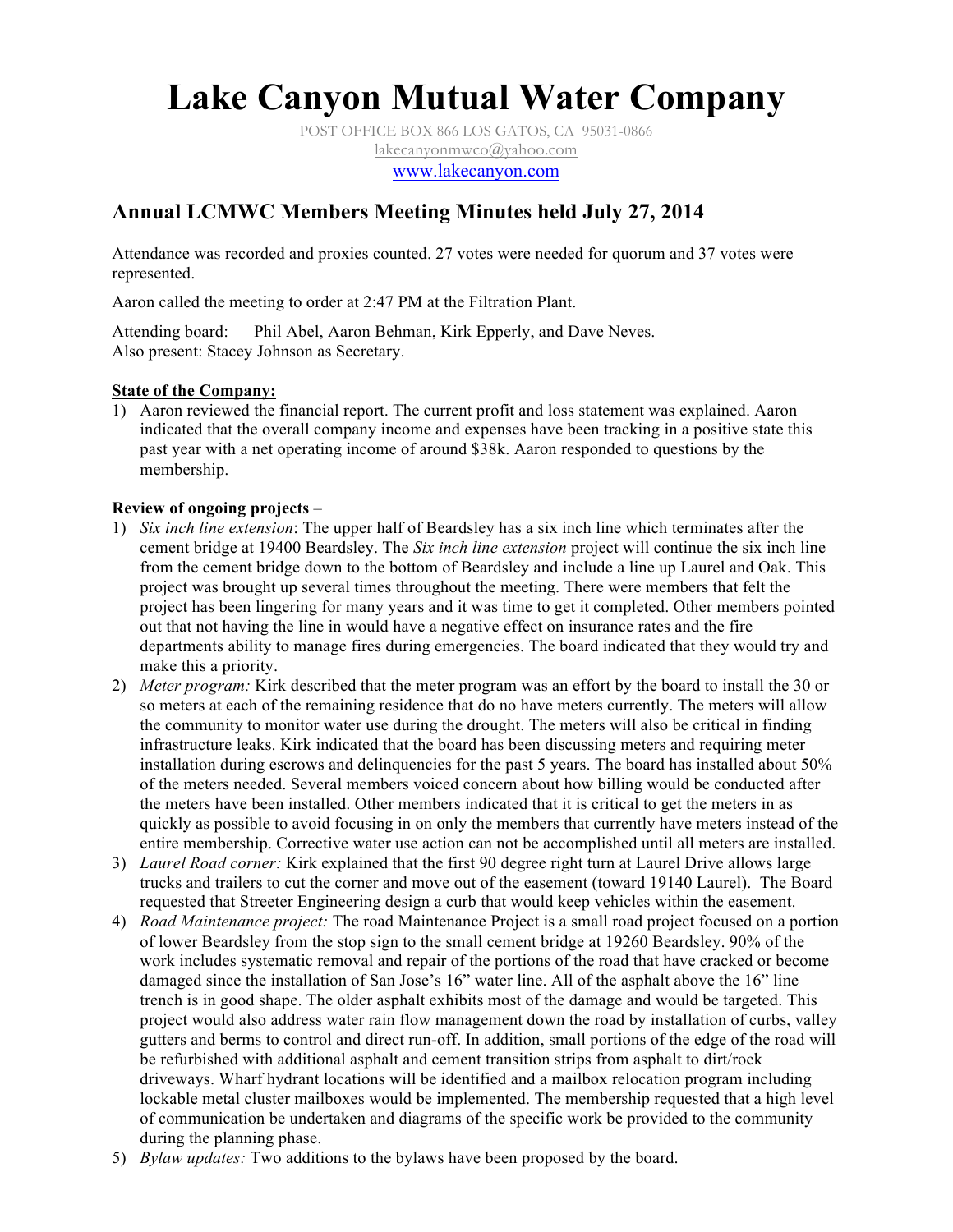6) *Drought:* Buckets, letters to the community (attached), and bricks were distributed after the meeting. The Board indicated that a grant for costs associated with the drought such as trucking in water was applied for but there are no guarantees as to how much we may receive. It was discussed that an expenditure of \$120-\$250 a month per household may be needed to truck in water.

#### **Setting the Dues**

1) Aaron indicated that at the July LCMWC meeting, the board made a recommendation that the current road repair and water membership dues of \$190/month be increased to \$200 per month for the upcoming year. A motion was made by Bruce Cunningham that no dues increase be implemented for the upcoming year. The motion was seconded and the motion was opened up for discussion. Several members thought that a budget and specific projects should be ear marked for use by the increase. Some thought the company's infrastructure is aging. Other members thought that an increase should be made to at least cover inflation. Other members quoted figures for water service from other communities that were much lower than our rates. The following vote was taken (22 for no increase, 14 against no increase, and 1 abstention). The motion passed for no increase this year.

#### **Voting in the next board**

1) Nominations were excepted for potential new board members consisting of the following candidates: *Aaron made a motion to close the nomination, Kirk seconded, Motion Approved Unanimously*. *The membership voted on the nominees with the following results*: Jeremiah Wright 33 Kirk Epperly 22 Phil Abel 21 Dave Neves 26 Terry Truong 24 Aaron Behman 28 Rebecca Cabral 30

The new board voted in by the membership was Rebecca, Jeremiah, Terry, Aaron, and Dave.

#### **Adjournment**

*Aaron moved to adjourn the meeting to August 11, 2014 at 19605 Manzanita Drive following the CSD meeting if held. Dave seconded. The motion was approved unanimously.* The meeting adjourned at 5:45pm.

#### **Board meeting following the Annual meeting to nominate the executive team.**

The meeting was called to order at 5:58.

*Dave moved to nominated Aaron as President, Jeremiah seconded, the motion was approved unanimously.*

*Aaron moved to nominated Dave as Vice President, Rebecca seconded, the motion was approved unanimously.*

*Aaron moved to nominated Jeremiah as Treasurer, Dave seconded, the motion was approved. Aaron moved to nominated Stacey as Secretary, Dave seconded, the motion was approved unanimously. Aaron moved to adjourn the meeting to August 11, 2014 at 19605 Manzanita Drive following the CSD meeting if held. Dave seconded. The motion was approved unanimously.* The meeting adjourned at 6:14pm.